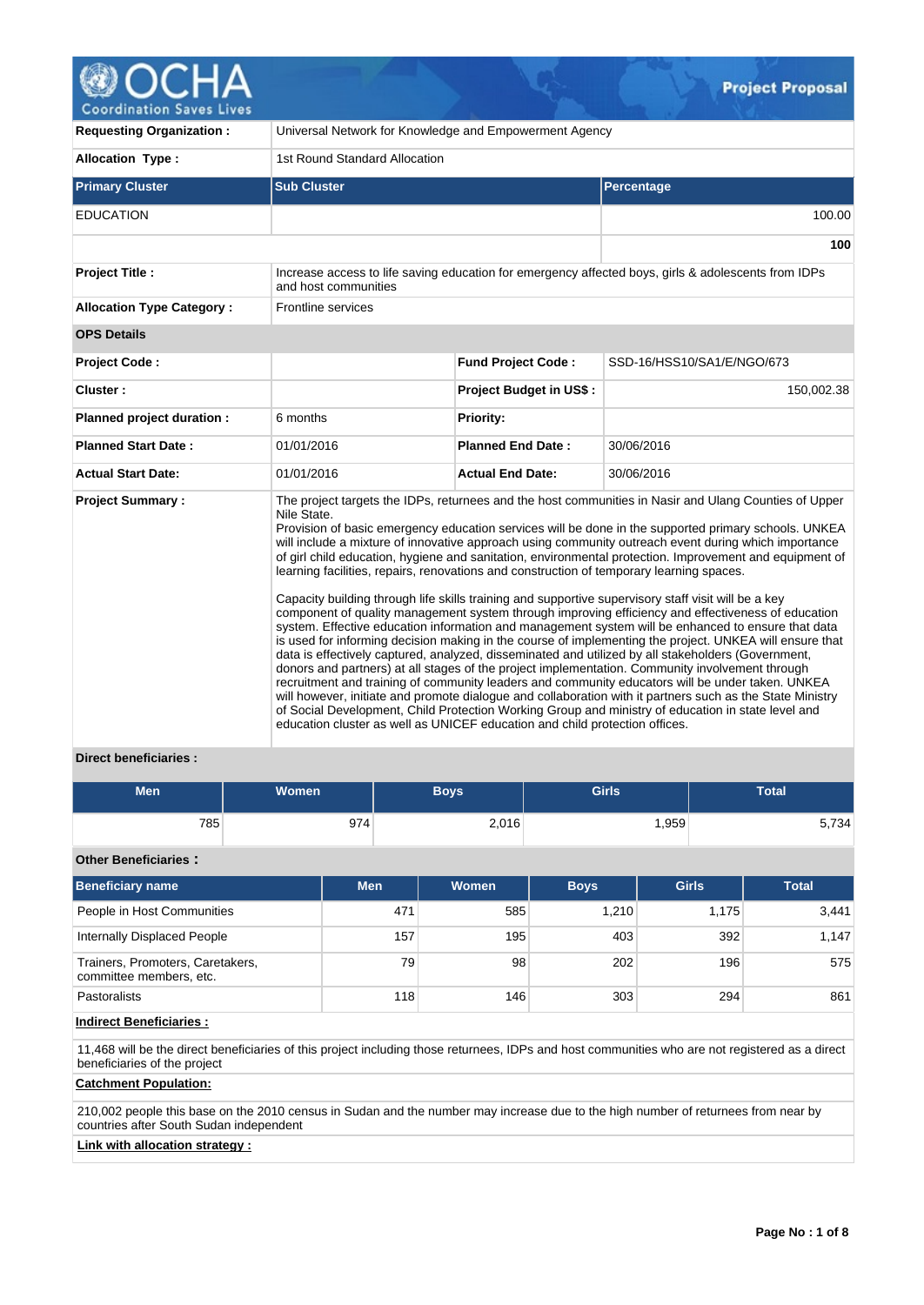The establishment and constructions of six (6) temporary learning Space (TLS) and repair of 4 existed primary schools will increase access to protective and quality learning spaces to 5,000 school-age children (2,480 girls and 2,520 boys) across the two counties of Upper Nile state. Additional, training of female teachers/PTA and male teachers/PTA on psycho-social support, life-skills, life-saving, education continuity and planning. Installation of latrine and hand washing facilities per schools in the two counties, this will address hygiene and sanitation challenges that are major triggered of increased spread of communicable diseases such as diarrhea, conjunctivitis among school children, youth and adults in areas affected by or highly vulnerable to emergencies.

Additionally, printing/distribution of picture codes will facilitate the delivery of life saving messages and psycho-social support to children, youth and adults who have been negatively affected by emergencies.

#### **Sub-Grants to Implementing Partners :**

| <b>Partner Name</b> | <b>Partner Type</b> | <b>Budget in US\$</b> |
|---------------------|---------------------|-----------------------|
| <b>UNKEA</b>        | National NGO        | 150,000.00            |
|                     |                     | 150,000.00            |

## **Other funding secured for the same project (to date) :**

| Other Funding Source | <b>Other Funding Amount</b> |
|----------------------|-----------------------------|
|                      |                             |

#### **Organization focal point :**

| <b>Name</b>       | <b>Title</b>              | Email                      | <b>Phone</b>   |
|-------------------|---------------------------|----------------------------|----------------|
|                   |                           |                            |                |
| Ngong David Kucha | <b>Education Manager</b>  | ngong214@gmail.com         | +211955865809  |
| Simon Bhan Chuol  | <b>Executive Director</b> | unkea.southsudan@gmail.com | +8821655540654 |

## **BACKGROUND**

## **1. Humanitarian context analysis**

Humanitarian emergencies continue to persist in Nasir and Ulang Counties of Upper Nile State. The major triggers being the ongoing conflict between Government and Rebel and floods that result to increased population displacement and destruction of education infrastructures that have impacted negatively to the education of (boys/girls). The social, cultural and traditional practices like cattle keeping, domestic works, child soldiers and early marriage are limiting factors to education of girls/boys. The education of boys/girls is at stake due to conflict leading to displacement. Nasir, and Ulang Counties in Upper Nile State level as extremely worst in terms of education emergency vulnerability in the country.

The biggest factor driving this vulnerability is the ongoing conflict situation exacerbated by persistent insecurity, displacements and increased number of returnees and IDPs. Demand for emergency basic education has been overwhelmed due to inadequate learning space with very high pupil classroom ratio of 63.2, unqualified teachers, with the limited capacity of the government to deliver basic education services coupled with increased influx of returnees and persistent tensions between Government and Rebel. This has resulted to high illiteracy rate among boys and girls of school going aged. The girl child is extremely disadvantaged in accessing school than boys due to confinement to social, cultural and traditional practices like domestic activities at home and early marriage, boys are also disadvantage in other hand for looking after cattle and recruitment to army. The school enrollment in 2014 and 2015 among girls and boys of school going age was extremely low due to government austerity measure in the country limiting the government funding capacity. It's therefore hoped that this emergency education intervention will increase access to basic emergency education and reduce illiteracy among school going age children in the two (2) of Nasir and Ulang counties . Additionally this project will empower the communities to enhance education to their children. This project will also pave way for the realization of universal access to basic education by most

vulnerable children affected by natural or man made disasters in the two Counties of Nasir and Ulang counties, of Upper Nile state.

## **2. Needs assessment**

Effective education is either neglected or absent in large areas of Nasir and Ulang Counties of Upper Nile State, causing alarming levels of illiteracy. Current estimates range from 63% illiteracy among men, 90% illiteracy among women (survey made in S. Sudan during the period 1998-2000). The estimates for youth are 54% illiteracy among male youth, 84% for female youth (2000-2002 period). (These figures are not only for Upper Nile but opinion states that Upper Nile illiteracy is worse than those for S.Sudan as a whole). This impacts the communities' ability to take advantage of development opportunities, and learn from new sources of information. This results in reduction in opportunities to expand and develop the economy. This can also result to insecurity due to reduced levels of effective communication and understanding. The flow of IDPs and returnees is now adding to the existing education crisis in Upper Nile especially Nasir and Ulang Counties. The lack of opportunities in education for children and youth is already causing uncertainty, doubts about the future of the Counties, and creating a large group of people to be easily destabilized. Without public facilities and basic services for the returning groups and the host populations, the conditions will be ripe for widespread dissatisfaction, unrest and lawlessness. This would hinder the peace building process and risk jeopardizing the newfound stability in these vulnerable Counties.

#### **3. Description Of Beneficiaries**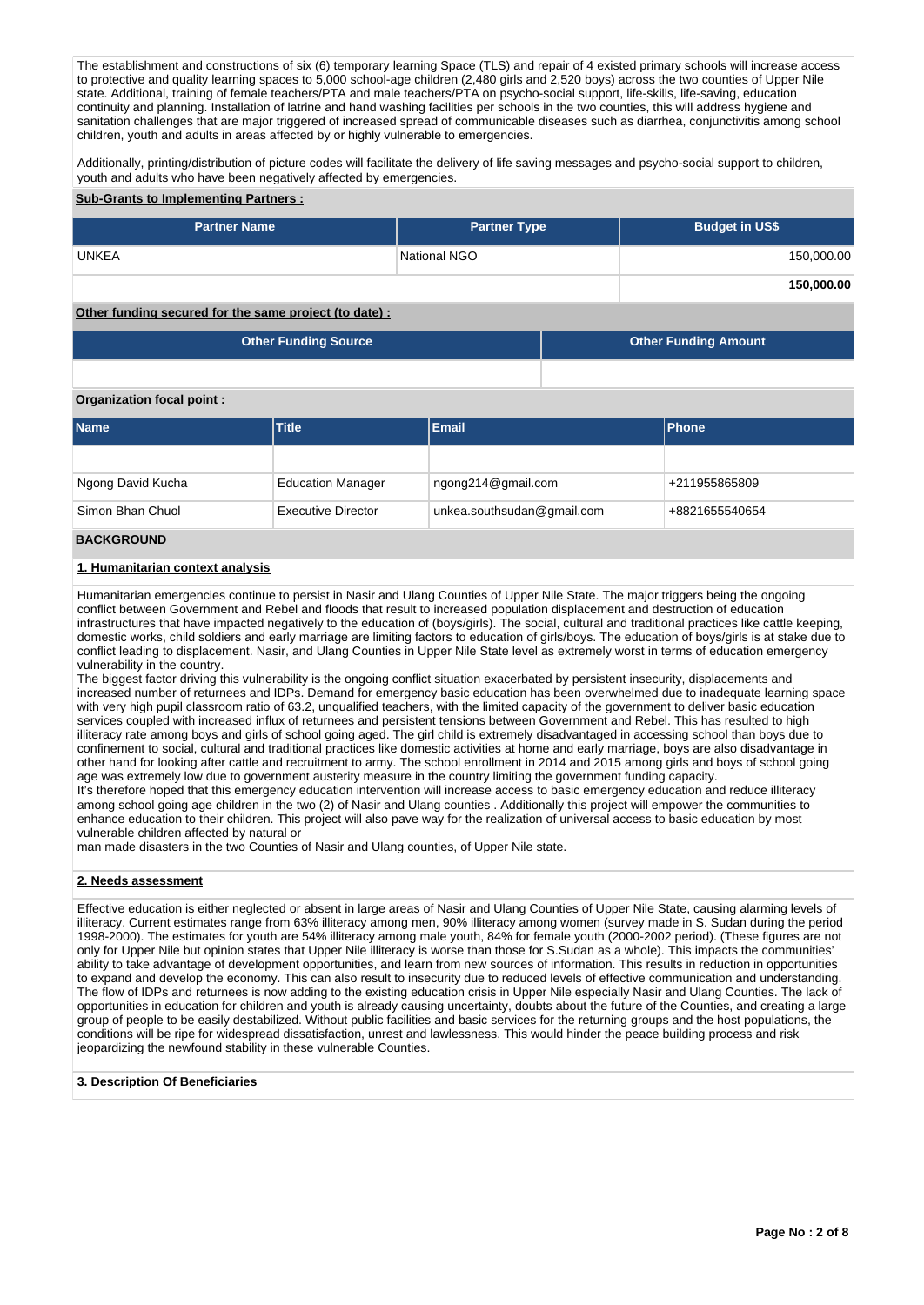The establishment of 6 semi-permanent learning spaces and repair of 3 existed primary schools will increase access to protective and quality learning spaces to 5,000 school-age children (2,480 girls and 2,520 boys) across the two counties of Upper Nile state. Additionally, training of 20 female teachers/PTA and 30 male teachers/PTA on psycho-social support, life-skills, life-saving, education continuity and planning. Installation of latrine and hand washing facilities per schools in the two counties. this will address hygiene and sanitation challenges that are major triggered of increased spread of communicable diseases such as diarrhea, conjunctivitis among school children, youth and adults in areas affected by or highly vulnerable to emergencies.

Furthermore, printing/distribution of picture codes will facilitate the delivery of life saving messages and psycho-social support to children, youth and adults who have been negatively affected by emergencies

## **4. Grant Request Justification**

This project funding will contribute to delivery of quality and protective emergency basic education to most extremely high vulnerable school age boys and girls coping up with natural and man- made disasters. Specifically, this funding will support the establishment of protected semi-permanent and repaired of protected learning space, distribution of education emergency supplies, constructing segregated latrines facilities that are friendly used by the children with disability, distribution of Early Child Development (ECD) kits, Tarpaulins, recreation kits, production of user friendly instruction materials in local languages, capacities building through psychosocial and life skill training of teachers, PTA/SMC, active community mobilizations and sensitization especially on importance of girls' child education through radio show talk. The community mobilization can be done using club through small groups' discussion, debates, dramas and songs and radio show talk.

Additionally, this funding will enhance the provision of clean and safe water through safe water storage, purification and treatment. At the same time provision of water tanks for hand washing in schools will be under taken. To ensure optimum access and utilization, active mobilization and sensitization of school children through targeted mobile outreach activities.

With 12 years presence in the country, UNKEA had strong community's support, acceptability and involvement making its programs cost effective and sustainable. Working with community volunteers and local resource persons are added value of UNKEA. UNKEA will involve consultative and inclusive process through working with its partners such as CED, National and State Education clusters, UNICEF, and State Ministry of Education (SMoE) in supporting education system in the two selected Counties of (Nasir and Longechuk ) Upper Nile State.

#### **5. Complementarity**

This CHF proposed project will net-work and collaborate with both the local, State, Central government,and other stakeholders within and outside Upper Nile State. Once approve the project will be implemented in the broader framework of the UNKEA strategic plan. UNKEA is a member of Humanitarian Assistant Group and others clusters. The program staffs will closely work with Government Education Department from the County to the State level.

The program will also network with organization involved in emergency education program in the county for experience and information sharing. UNKEA has for past 3 years been working closely with UNICEF/Education Clusters, an experienced NGO in the field of Education. The collaboration between the two has been in the areas of emergency education. Every effort will be made to ensure that this proposed program continues to take advantage of this valuable opportunity.

## **LOGICAL FRAMEWORK**

#### **Overall project objective**

To enhance education activities for girls and boys and youths affected by the conflict through setting up protected and secure learning environment in Emergencies through provision of psycho social support in affected areas

| <b>EDUCATION</b>                                                                                                                                                                                                                  |                                                                                                                   |                                 |
|-----------------------------------------------------------------------------------------------------------------------------------------------------------------------------------------------------------------------------------|-------------------------------------------------------------------------------------------------------------------|---------------------------------|
| <b>Cluster objectives</b>                                                                                                                                                                                                         | <b>Strategic Response Plan (SRP) objectives</b>                                                                   | <b>Percentage of activities</b> |
| CO2: Conflict-affected children and young<br>people's psychosocial recovery and cognitive<br>development are strengthened through<br>Education in Emergency, inclusive of basic<br>education, vocational training and life skills | HRP 2016 SO1: Save lives and alleviate<br>suffering through safe access to services and<br>resources with dignity | 100                             |

**Contribution to Cluster/Sector Objectives :** This project will significantly increased access to quality and protective basic emergency education to vulnerable IDPs, returnees and the host communities (Girls, Boys, Women and Men) in areas affected by or highly vulnerable to emergencies.

This project will also help in building capacities of teachers and communities to provide quality and protective basic emergency education in the two (2) counties of Upper Nile State ( Nasir and ulang )

Empowering of communities on the importance of girl child education including GBV and reduction in occurrence and transmission of communicable diseases through increase access to latrine and hand washing facilities

## **Outcome 1**

Increase access to life saving education for emergency affected boys, girls & youths from returnees, IDPs and host communities

## **Output 1.1**

#### **Description**

Establishment of temporary learning spaces and Supplies of emergency education materials to 8 targeted schools

## **Assumptions & Risks**

Security will prevail and Community will allow their children to attend school

#### **Activities**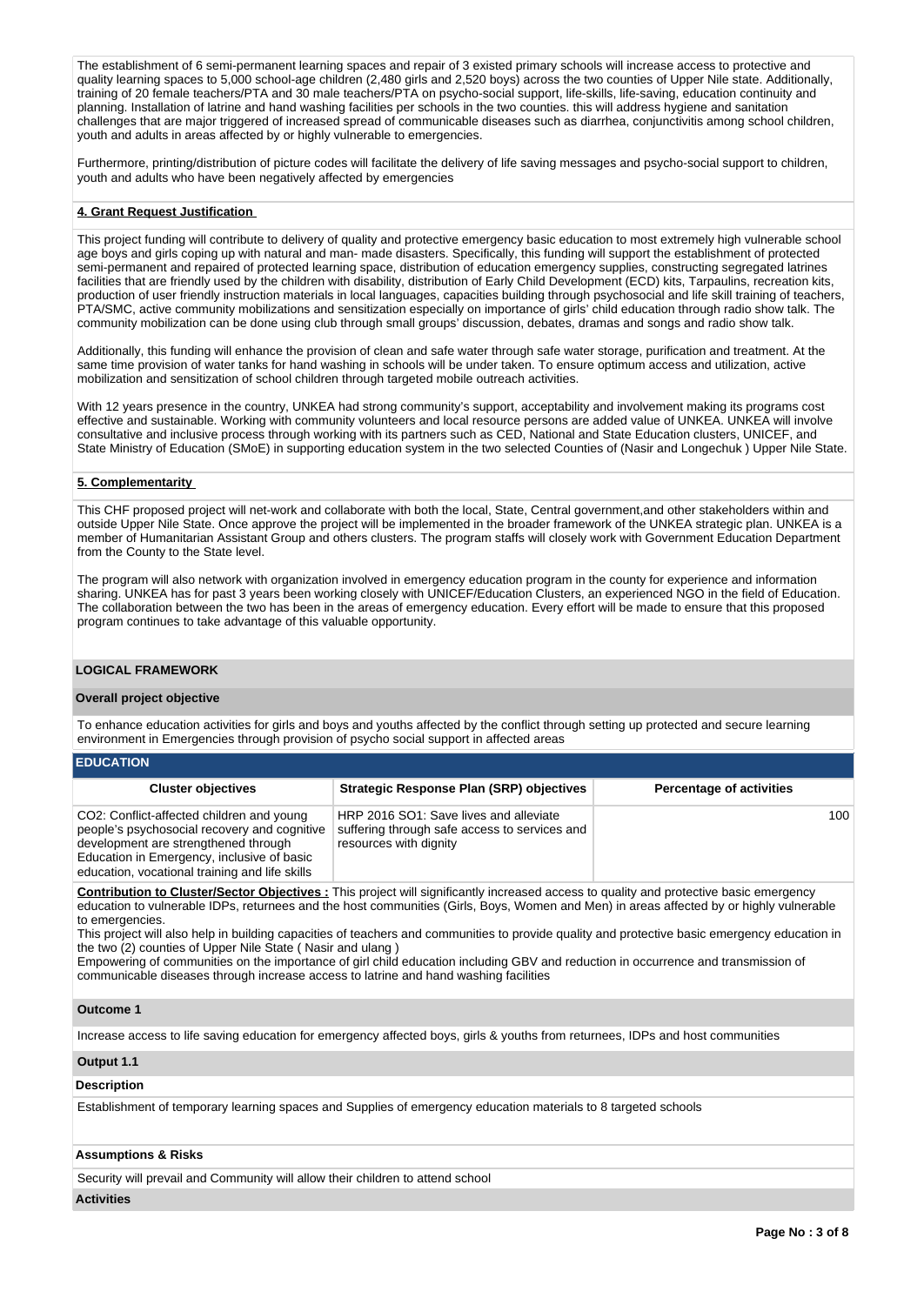# **Activity 1.1.1**

Setting up 7 Semi-permanent (protected) learning spaces and rehabilitate 3 existed primary schools in the Two (2) counties of Nasir, and Ulang Upper Nile.Ulang PS ,Barmach PS and Kierwan ps

#### **Activity 1.1.2**

Training of education actors female/male (Teachers, Counties education staffs and PTAs) on Psycho-social support, life skills and life saving message in two counties

## **Activity 1.1.3**

Payment of teacher incentives for two counties schools ( Nasir/Ulang) in upper nile state in IO areas and displacement sites for 6 months

# **Activity 1.1.4**

Distribution of basic emergency education learning materials to (girls/boys/women/men) in emergency affected Schools in Ulang and Nasir county areas in Upper Nile State

# **Indicators**

|                                                                                                                                                                                                                                                                                                       |                                                                                                                                                                                                                                                                                           |                                                                                                                                                                                                                                   | <b>End cycle beneficiaries</b> |       |                   |                  | End<br>cycle  |
|-------------------------------------------------------------------------------------------------------------------------------------------------------------------------------------------------------------------------------------------------------------------------------------------------------|-------------------------------------------------------------------------------------------------------------------------------------------------------------------------------------------------------------------------------------------------------------------------------------------|-----------------------------------------------------------------------------------------------------------------------------------------------------------------------------------------------------------------------------------|--------------------------------|-------|-------------------|------------------|---------------|
| Code                                                                                                                                                                                                                                                                                                  | <b>Cluster</b>                                                                                                                                                                                                                                                                            | <b>Indicator</b>                                                                                                                                                                                                                  | <b>Men</b>                     | Women | <b>Boys</b> Girls |                  | <b>Target</b> |
| Indicator 1.1.1                                                                                                                                                                                                                                                                                       | <b>EDUCATION</b>                                                                                                                                                                                                                                                                          | Frontline # of Temporary Learning<br>Spaces/classrooms rehabilitated                                                                                                                                                              |                                |       |                   |                  | 7             |
|                                                                                                                                                                                                                                                                                                       | - 4 Classroom rehabilitation (3 in Ulang Primary School and 1 in Nasir)                                                                                                                                                                                                                   | Means of Verification : - 7 TLS constructions in two counties of Upper Nile (Nasir/Ulang)                                                                                                                                         |                                |       |                   |                  |               |
| Indicator 1.1.2                                                                                                                                                                                                                                                                                       | <b>EDUCATION</b>                                                                                                                                                                                                                                                                          | Frontline # of teachers trained to provide<br>psychosocial support                                                                                                                                                                | 22                             | 18    |                   |                  | 40            |
|                                                                                                                                                                                                                                                                                                       | <b>Means of Verification</b> : Teachers are trained on psychosocial support                                                                                                                                                                                                               |                                                                                                                                                                                                                                   |                                |       |                   |                  |               |
| Indicator 1.1.3                                                                                                                                                                                                                                                                                       | <b>EDUCATION</b>                                                                                                                                                                                                                                                                          | Frontline # of teaching facilitators paid with<br>monthly incentives in displacement sites                                                                                                                                        | 60                             | 40    |                   |                  | 100           |
|                                                                                                                                                                                                                                                                                                       | <b>Means of Verification:</b> Teachers are paid incentives for 6 months                                                                                                                                                                                                                   |                                                                                                                                                                                                                                   |                                |       |                   |                  |               |
| Indicator 1.1.4                                                                                                                                                                                                                                                                                       | <b>EDUCATION</b>                                                                                                                                                                                                                                                                          | Core Pipeline # of conflict-affected children<br>benefiting from education in emergencies supplies                                                                                                                                |                                |       | 2,52<br>$\Omega$  | 2,48<br>$\Omega$ | 5,000         |
| Luakpiny/Nasir and Ulang)<br>- Supplies<br>- Teacher compensation<br><b>Sanitation Facilities</b><br>- Life-Saving Messages<br>- Early child hood development<br>- Training of teachers-Life skills<br>- Training of PTAs<br>- Peer support group formation<br>- School mothers<br>- Exam preparation | <b>Additional Targets:</b> - Classroom rehabilitation<br>- Hygiene promotion (in learning spaces)<br>- Training of teachers in provision of psychosocial support<br>- Advocacy for vocation of schools<br>- Provision of sanitary materials<br>- Secondary students as voluntary teachers | <b>Means of Verification</b> : Supplies are distribute in the eie schools for host communities, IDPs and POC in Upper Nile state counties (<br>- Training of teachers in referral mechanism for child protection/nutrition/health |                                |       |                   |                  |               |
| <b>M&amp;R</b>                                                                                                                                                                                                                                                                                        |                                                                                                                                                                                                                                                                                           |                                                                                                                                                                                                                                   |                                |       |                   |                  |               |
| <b>Monitoring &amp; Reporting plan</b>                                                                                                                                                                                                                                                                |                                                                                                                                                                                                                                                                                           |                                                                                                                                                                                                                                   |                                |       |                   |                  |               |

Progress reports will be prepared during the implementation and after the completion of the project – on weekly, monthly, quarterly and a final comprehensive report at the end of project as appropriate. Reports will be shared and discussed with Education clusters and M&E officer to determine any further needs. This will ensure that the continuation of the project meets the needs and have really improved the education status of children in Nasir and Ulang Counties. These reports will also be shared with the SME in Upper Nile and MoE- GoSS

## **Workplan**

| <b>Activitydescription</b>                                                                                                                                                                                           | Year |    | $\overline{\phantom{a}}$ | 3   |     | 5 | 6 |  | 9 10 11 12 |  |
|----------------------------------------------------------------------------------------------------------------------------------------------------------------------------------------------------------------------|------|----|--------------------------|-----|-----|---|---|--|------------|--|
| Activity 1.1.1: Setting up 7 Semi-permanent (protected) learning spaces and<br>rehabilitate 3 existed primary schools in the Two (2) counties of Nasir, and Ulang<br>Upper Nile. Ulang PS, Barmach PS and Kierwan ps | 2016 |    | X                        |     |     |   |   |  |            |  |
| Activity 1.1.2: Training of education actors female/male (Teachers, Counties<br>education staffs and PTAs) on Psycho-social support, life skills and life saving<br>message in two counties                          | 2016 |    | X                        |     | X   |   |   |  |            |  |
| Activity 1.1.3: Payment of teacher incentives for two counties schools (<br>Nasir/Ulang) in upper nile state in IO areas and displacement sites for 6 months                                                         | 2016 | X. | IX.                      | ΙX. | ΙX. | X | X |  |            |  |
| Activity 1.1.4: Distribution of basic emergency education learning materials to<br>(girls/boys/women/men) in emergency affected Schools in Ulang and Nasir county<br>areas in Upper Nile State                       | 2016 |    | X                        |     | X   |   |   |  |            |  |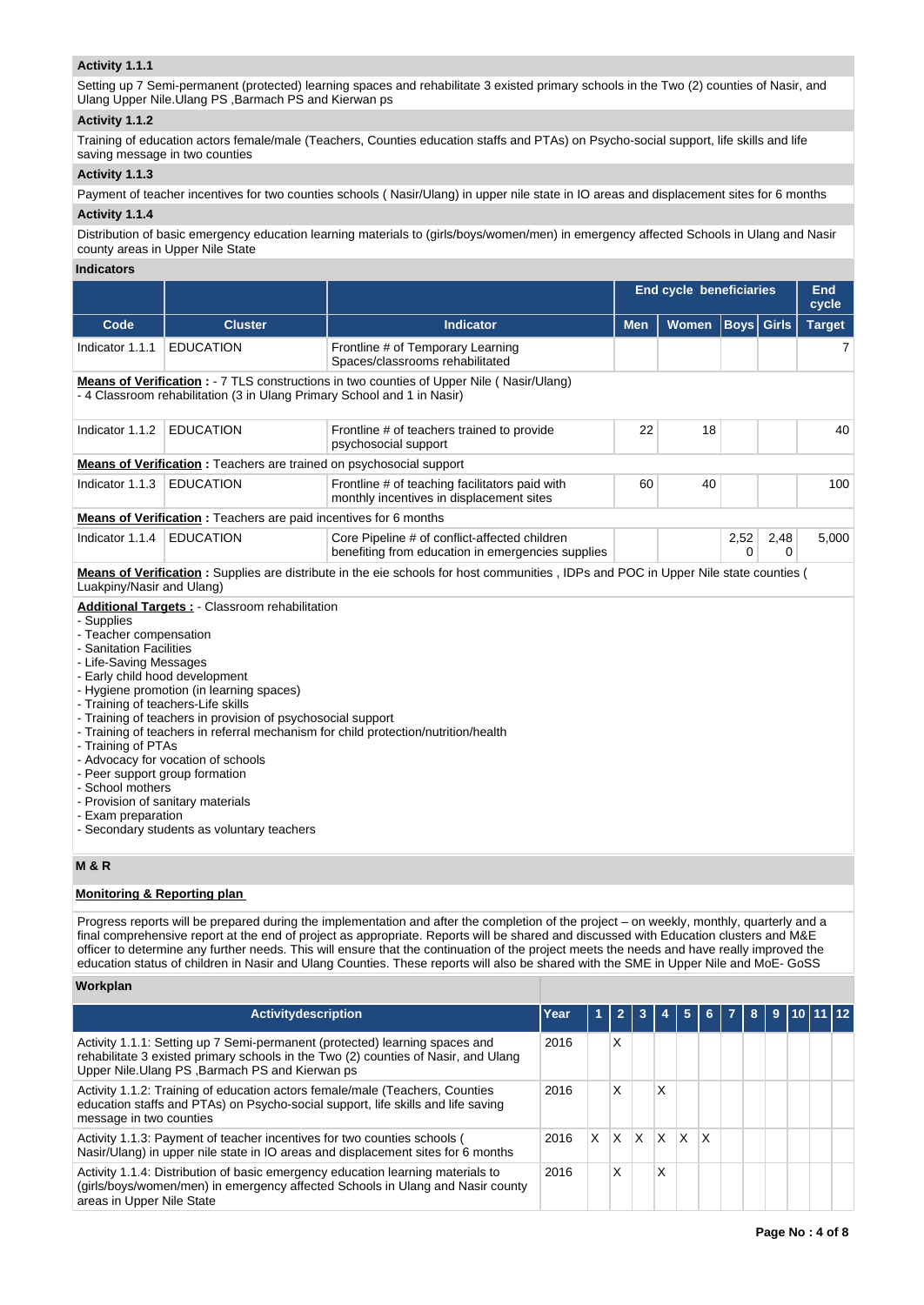# **Accountability to Affected Populations**

The program will endeavor to use participatory approaches. The high involvement of beneficiaries in program activities will ensure "ownership" by the community, which will guarantee continuity and accountability.

The program will continue to use community agents trained as volunteers. This will help in building local human capital and expertise, which will be able to continue program activities beyond its funding life. This approach has approved a great success in the implementation of the various program of UNKEA.

#### **Implementation Plan**

Involvement of teachers and Community education management committees to introduce and promote girl child education services through the whole Counties.

UNKEA will sensitize and mobilize the communities and help instill good education practices for appropriate use of education materials UNKEA will work in close collaboration with county education departments and Village education committees to ensure that child enrol in

school both girls and boys

□ School Management Committees will carry out door to door mass campaign.

#### **Coordination with other Organizations in project area**

| Name of the organization | Areas/activities of collaboration and rationale |
|--------------------------|-------------------------------------------------|
| ADRA                     | <b>Education activities</b>                     |

#### **Environment Marker Of The Project**

A: Neutral Impact on environment with No mitigation

#### **Gender Marker Of The Project**

2a-The project is designed to contribute significantly to gender equality

#### **Justify Chosen Gender Marker Code**

The project will promote female and male participation in the implementation process; it will focus on bringing more skilled women in the staffing and will encourage male involvement in the promotion of girl child education and promotion of good feeding practices for the school going children in Nasir and Ulang Counties of Upper Nile State. It will ensure that women are given equal say in decision making. Boys and girls will be given equal opportunity in joining the school program. The data will be segregated in to Women and Men, boys and girls respectively

#### **Protection Mainstreaming**

For each school, a joint assessment on the existing water and sanitation conditions will be made with the school director and teachers, as well as, with the school children, primary health care staff and representatives of the Parents and Teachers Associations. For the operation and maintenance of the facilities, mechanisms will be developed for the purchasing of materials need for minor repairs, soap, towels, Jeri can and water tanks etc.

Once the project has been implemented the school facilities will at least consist of:

- Adequate amount of easy to maintain latrines (special units for boys, girl and teachers);
- Adequate amount of hand wash facilities near the latrines and inside the schools;
- Facilities for drinking water and water containers;
- Ensure that school building are well maintain for the protection of the school pupils during classroom time

## **Country Specific Information**

#### **Safety and Security**

Conflicts, insecurity and political instability, Conflicts-context analyses conducted and documented; this is expected to provide information on type of conflicts, trends and implementation flexibility. In the event that it becomes impossible to operate in one or more geographical locations due to prolonged insecurity consideration will be given as to whether to (temporarily) suspend operations in a given areas and/ or operate elsewhere. As UNKEA is a member of the NGO Security Forum, the security of our staff is a priority in all our operation in South Sudan and safely of our staff is a paramount where we always ensure that our staff are safe in the location of our operations are safer for our staffs. In case of any insecurity UNKEA have a policy of evacuation of staff in danger areas.

#### **Access**

Rain season as Upper Nile state do experience flood every year and this may be avoid by starting the activities before rain start in order to procure and transport the input during dry season. Funds may be available and will be release on time. UNKEA will ensure most of the activities are completed before rainy season and the local community will also assist where it is difficult to reach as the project is belong to the communities as they are willing to community during implementation of the project both in Nasir and Ulang Counties.

## **BUDGET**

| Code | <b>Budget Line Description</b>         |   | lcost                 | D/S Quantity Unit Duration %<br>Recurran charged<br>lce: | <b>Ito CHF</b> | <b>Total Cost</b> |
|------|----------------------------------------|---|-----------------------|----------------------------------------------------------|----------------|-------------------|
|      | <b>Staff and Other Personnel Costs</b> |   |                       |                                                          |                |                   |
| 1.1  | <b>Education Manager</b>               | D | $1 \mid 2,000$<br>.00 | 6                                                        | 100%           | 12,000.00         |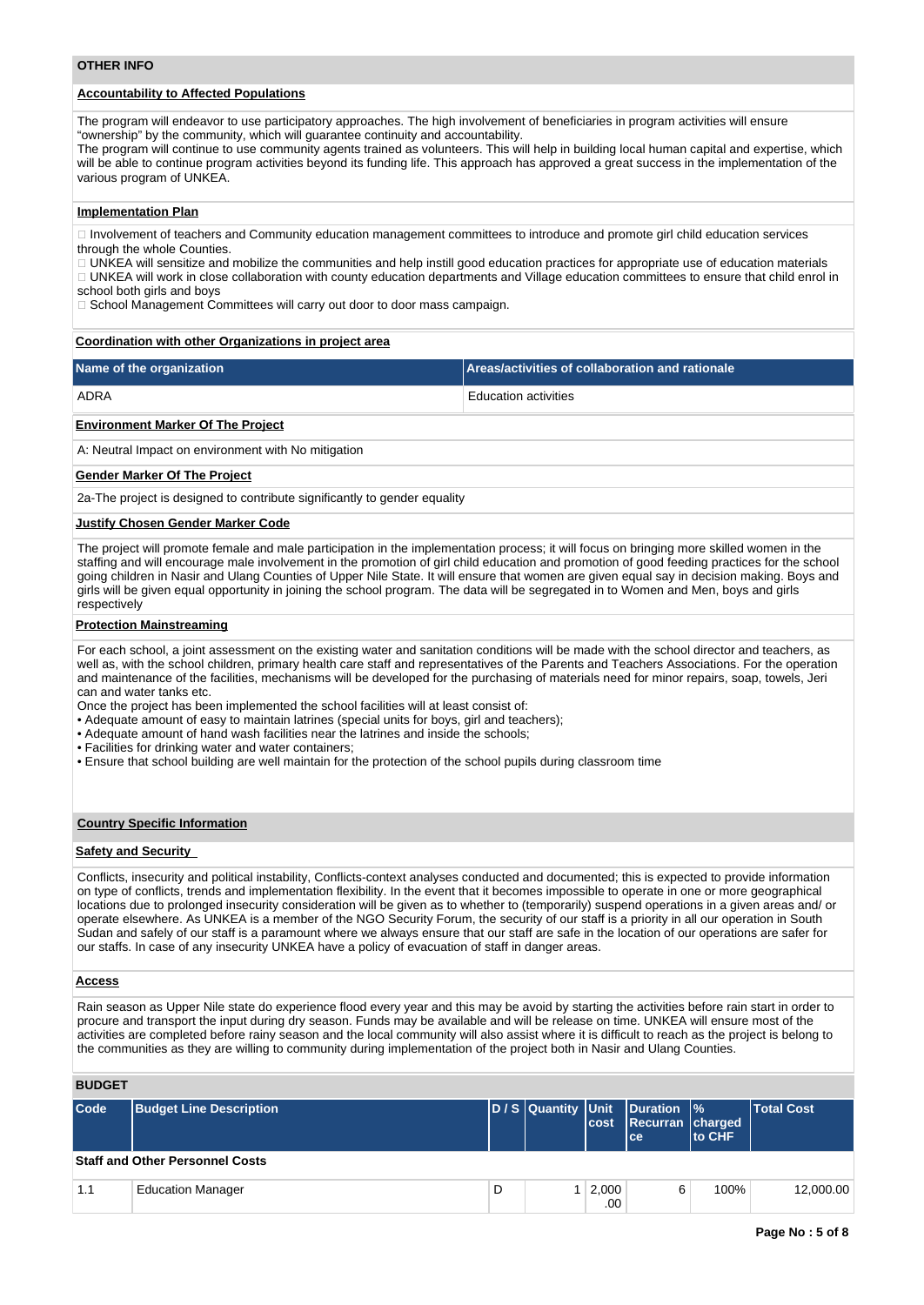|         | This position acts as a focal person when it comes to the implementation of the project the cost involve in the salary include<br>medical, lunch, transport and housing and the unit number is derive from the quantity of work he is doing                                                                                                                                            |   |    |                        |   |       |           |
|---------|----------------------------------------------------------------------------------------------------------------------------------------------------------------------------------------------------------------------------------------------------------------------------------------------------------------------------------------------------------------------------------------|---|----|------------------------|---|-------|-----------|
| 1.2     | <b>Education County Supervisors</b>                                                                                                                                                                                                                                                                                                                                                    | D |    | $2 \mid 1,000$<br>.00  | 6 | 100%  | 12.000.00 |
|         | This position helps in the overall supervision of schools under the projects to be implemented and the cost included in the salary<br>are; transport, medical, lunch and housing in the field                                                                                                                                                                                          |   |    |                        |   |       |           |
| 1.3     | <b>Executive Director</b>                                                                                                                                                                                                                                                                                                                                                              | S |    | $1 \mid 4,000$<br>.00. | 6 | 25%   | 6,000.00  |
|         | The Executive Director helps in providing overall guidance and advice to the project managers and those personnel involved in<br>the implementation of the project and its unit number is estimated on monthly basis                                                                                                                                                                   |   |    |                        |   |       |           |
| 1.4     | Finance Manager                                                                                                                                                                                                                                                                                                                                                                        | S |    | $1 \mid 2,000$<br>.00  | 6 | 25%   | 3,000.00  |
|         | Finance Manager helps to manage financial Spendings, accountabilities and reportings the unit number is estimated on monthly<br>basis and the cost included in salary are; transport, medical and housing                                                                                                                                                                              |   |    |                        |   |       |           |
| 1.5     | Logistic officer                                                                                                                                                                                                                                                                                                                                                                       | S |    | $1 \mid 1,000$<br>.00  | 6 | 25%   | 1,500.00  |
|         | Logistics helps to support procurement Of supply and other office activities, which also involve movement of supplies to the field<br>and the cost involve in the salary are Lunch, transport, medical and housing                                                                                                                                                                     |   |    |                        |   |       |           |
| 1.6     | M & E Manager                                                                                                                                                                                                                                                                                                                                                                          | S |    | $1 \mid 1,800$<br>.00. | 6 | 45%   | 4,860.00  |
|         | M & E Officer to provide technical support in monitoring, reporting and evaluation of project activities from time to time<br>M & E Officer to provide technical support in monitoring, reporting and evaluation of project activities from time to time<br>M & E Officer to provide technical support in monitoring, reporting and evaluation of project activities from time to time |   |    |                        |   |       |           |
| 1.7     | Human Resource Manager                                                                                                                                                                                                                                                                                                                                                                 | S |    | $1 \mid 2,000$<br>.00  | 6 | 25%   | 3,000.00  |
|         | HR Manager to provide technical recruitment procedures for the project staffs                                                                                                                                                                                                                                                                                                          |   |    |                        |   |       |           |
| 1.8     | <b>Community Education Promoters/ Mobilizers</b>                                                                                                                                                                                                                                                                                                                                       | D |    | 14 100.0<br>0          | 6 | 100%  | 8,400.00  |
|         | These are field staffs who will be responsibility of distribution of school Materials, sensitization, awareness and mobilization of<br>communities for the utilization of education in the areas                                                                                                                                                                                       |   |    |                        |   |       |           |
|         | <b>Section Total</b>                                                                                                                                                                                                                                                                                                                                                                   |   |    |                        |   |       | 50,760.00 |
|         |                                                                                                                                                                                                                                                                                                                                                                                        |   |    |                        |   |       |           |
|         | Supplies, Commodities, Materials                                                                                                                                                                                                                                                                                                                                                       |   |    |                        |   |       |           |
| 2.1     | Teaching and learning Material                                                                                                                                                                                                                                                                                                                                                         | D |    | 7 95.00                | 6 | 100%  | 3,990.00  |
|         | To facilitating teaching and learning in the schools of ulang and nasir county of upper nile state                                                                                                                                                                                                                                                                                     |   |    |                        |   |       |           |
| 2.2     | Repair of existing schools                                                                                                                                                                                                                                                                                                                                                             | D |    | $3 \mid 4,040$<br>.00  | 1 | 100%  | 12,120.00 |
|         | Rehabilitates the 3 schools in Ulang and Nasir county which are destructed during the crisis and they are in bad shape                                                                                                                                                                                                                                                                 |   |    |                        |   |       |           |
| 2.3     | Constructors fees                                                                                                                                                                                                                                                                                                                                                                      | D |    | 2 944.7<br>5           | 4 | 100%  | 7,558.00  |
|         | this are inform of incentive that pay to workers who will work on rehabilitation those 3 schools in ulang and Nasir county                                                                                                                                                                                                                                                             |   |    |                        |   |       |           |
| 2.4     | Trainings of teachers                                                                                                                                                                                                                                                                                                                                                                  | D | 40 | 40.00                  | 2 | 100%  | 3,200.00  |
|         | the teachers are training to facilitate the teaching of children in those 7 schools both in ulang and Nasir county                                                                                                                                                                                                                                                                     |   |    |                        |   |       |           |
| $2.5\,$ | <b>Trainers fees</b>                                                                                                                                                                                                                                                                                                                                                                   | D |    | 2 100.0<br>0           | 6 | 100%  | 1,200.00  |
|         | those money which are pay to tutors who are facilitate the training of teachers                                                                                                                                                                                                                                                                                                        |   |    |                        |   |       |           |
| 2.6     | Transport of the supplies                                                                                                                                                                                                                                                                                                                                                              | D |    | $2 \mid 2,724$<br>.82  | 1 | 100%  | 5,449.64  |
|         | these are money fees to facilitates the logistics of education materials to 7 schools in Ulang and Nasir                                                                                                                                                                                                                                                                               |   |    |                        |   |       |           |
| 2.7     | Recreational kids                                                                                                                                                                                                                                                                                                                                                                      |   | 0  | 0.00                   | 0 | $0\%$ | 0.00      |
|         | the recreational kids those are provide to children in the 7 schools for Ulang and Nasir County                                                                                                                                                                                                                                                                                        |   |    |                        |   |       |           |
| 2.8     | <b>Black boards</b>                                                                                                                                                                                                                                                                                                                                                                    |   | 0  | 0.00                   | 0 | $0\%$ | 0.00      |
|         | to facilitates the learning of schools children in 7 schools Ulang and Nasir County                                                                                                                                                                                                                                                                                                    |   |    |                        |   |       |           |
| 2.9     | <b>ECD kits</b>                                                                                                                                                                                                                                                                                                                                                                        |   | 0  | 0.00                   | 0 | 0%    | 0.00      |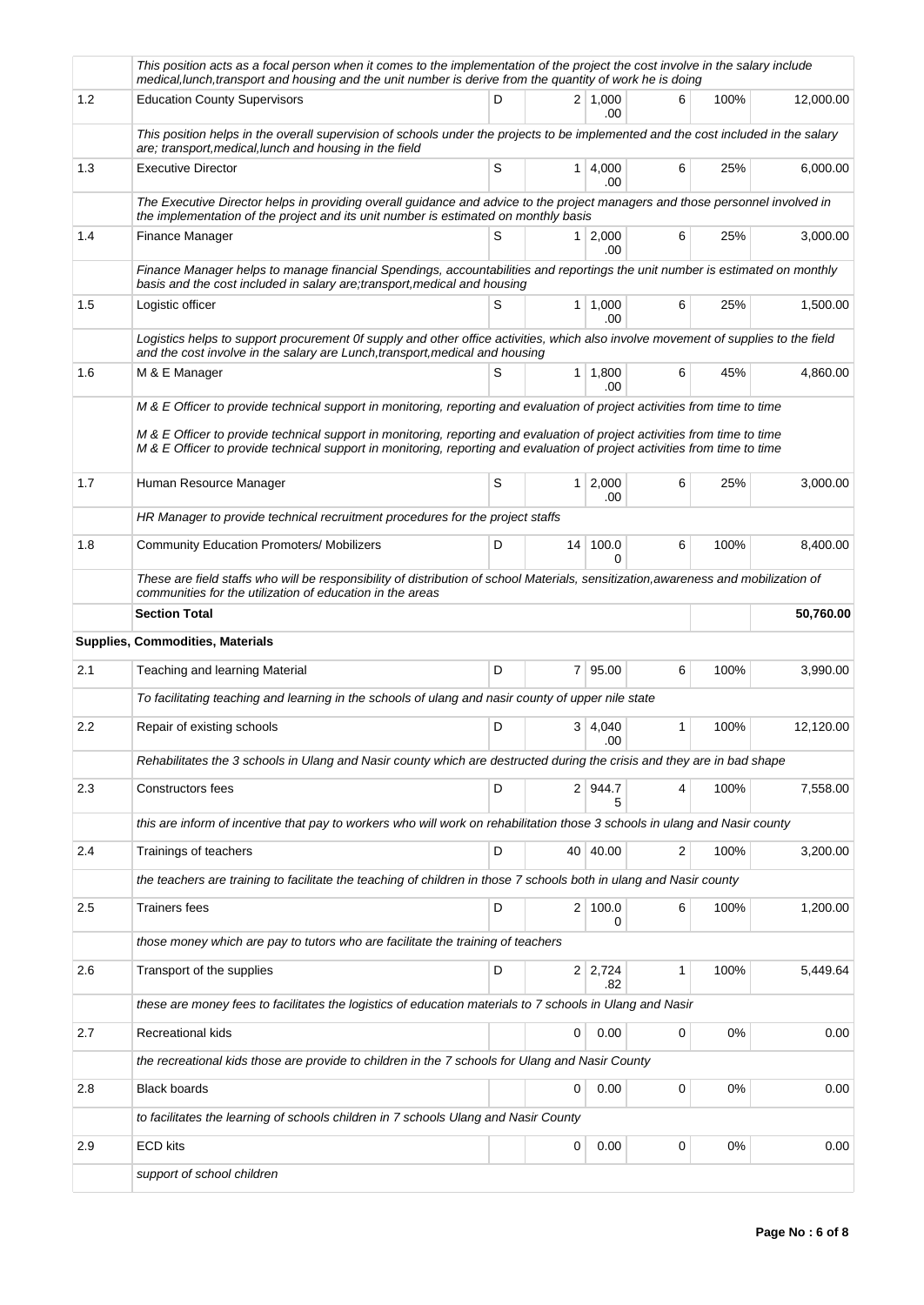| 2.10          | Kits boxs                                                                                                            |             | 0              | 0.00                   | $\mathbf 0$             | 0%   | 0.00      |
|---------------|----------------------------------------------------------------------------------------------------------------------|-------------|----------------|------------------------|-------------------------|------|-----------|
|               | those are learning kits boxs for the children                                                                        |             |                |                        |                         |      |           |
| 2.11          | Texts books                                                                                                          | D           | 1 <sup>1</sup> | 8,000<br>.00           | $\mathbf{1}$            | 100% | 8,000.00  |
|               | Texts books to printed to facilitate the teaching in the schools in Ulang and Nasir county of upper nile state       |             |                |                        |                         |      |           |
| 2.12          | <b>Teachers incentives</b>                                                                                           | D           |                | 100 60.00              | 6                       | 100% | 36,000.00 |
|               | To Facilitators the volunteer teachers to teaching in two counties in upper Nile state in displace site and IO areas |             |                |                        |                         |      |           |
|               | <b>Section Total</b>                                                                                                 |             | 77,517.64      |                        |                         |      |           |
| Equipment     |                                                                                                                      |             |                |                        |                         |      |           |
| 3.1           | <b>County Education Supervisor (Computers)</b>                                                                       | D           | 2 <sup>1</sup> | 900.0<br>0             | $\mathbf{1}$            | 100% | 1,800.00  |
|               | This will help for easy data collection and report in the County level to Juba                                       |             |                |                        |                         |      |           |
|               | <b>Section Total</b>                                                                                                 |             | 1,800.00       |                        |                         |      |           |
| <b>Travel</b> |                                                                                                                      |             |                |                        |                         |      |           |
| 5.1           | Air ticket for the Education Manager                                                                                 | D           | $\mathbf{1}$   | 400.0<br>0             | 3                       | 100% | 1,200.00  |
|               | For monitoring and Evaluation of the project at the project site                                                     |             |                |                        |                         |      |           |
| 5.2           | Air ticket for Executive Director                                                                                    | S           | 1              | 400.0<br>0             | $\overline{\mathbf{c}}$ | 40%  | 320.00    |
|               | For overal supervision of the projects                                                                               |             |                |                        |                         |      |           |
| 5.3           | Finance Manager                                                                                                      | S           | $\mathbf{1}$   | 400.0<br>0             | 4                       | 30%  | 480.00    |
|               | For paying of the staff salary in the field from Juba                                                                |             |                |                        |                         |      |           |
| 5.4           | M & E Manager                                                                                                        | S           | $\mathbf{1}$   | 400.0<br>0             | 2                       | 40%  | 320.00    |
|               | For collection of data and reporting                                                                                 |             |                |                        |                         |      |           |
|               | <b>Section Total</b>                                                                                                 |             |                | 2,320.00               |                         |      |           |
|               | <b>Transfers and Grants to Counterparts</b>                                                                          |             |                |                        |                         |      |           |
| 6.1           | <b>Bank Charges</b>                                                                                                  | D           | $\mathbf{1}$   | 352.7<br>5             | $\overline{\mathbf{c}}$ | 100% | 705.50    |
|               | Bank commission during the transaction                                                                               |             |                |                        |                         |      |           |
|               | <b>Section Total</b>                                                                                                 |             | 705.50         |                        |                         |      |           |
|               | <b>General Operating and Other Direct Costs</b>                                                                      |             |                |                        |                         |      |           |
| 7.1           | Office Renting in Juba                                                                                               | $\mathbb S$ |                | $1 \mid 1,500$<br>.00. | 6                       | 30%  | 2,700.00  |
|               | For facilitation of activities in Juba                                                                               |             |                |                        |                         |      |           |
| $7.2\,$       | <b>Stationeries</b>                                                                                                  | D           | 1              | 200.0<br>0             | 6                       | 100% | 1,200.00  |
|               | Printing and communication                                                                                           |             |                |                        |                         |      |           |
| 7.3           | Staff communication                                                                                                  | D           | $\mathbf{1}$   | 150.0<br>0             | 6                       | 100% | 900.00    |
|               | to facilitates staff communication to the field staff                                                                |             |                |                        |                         |      |           |
| 7.4           | Fuel for Car in Juba                                                                                                 | S           | 1              | 370.0<br>0             | 6                       | 30%  | 666.00    |
|               | Meeting facilitation in Juba                                                                                         |             |                |                        |                         |      |           |
| 7.5           | Fuel for Boat in Nasir                                                                                               | D           | 1              | 270.0<br>0             | 6                       | 100% | 1,620.00  |
|               |                                                                                                                      |             |                |                        |                         |      |           |